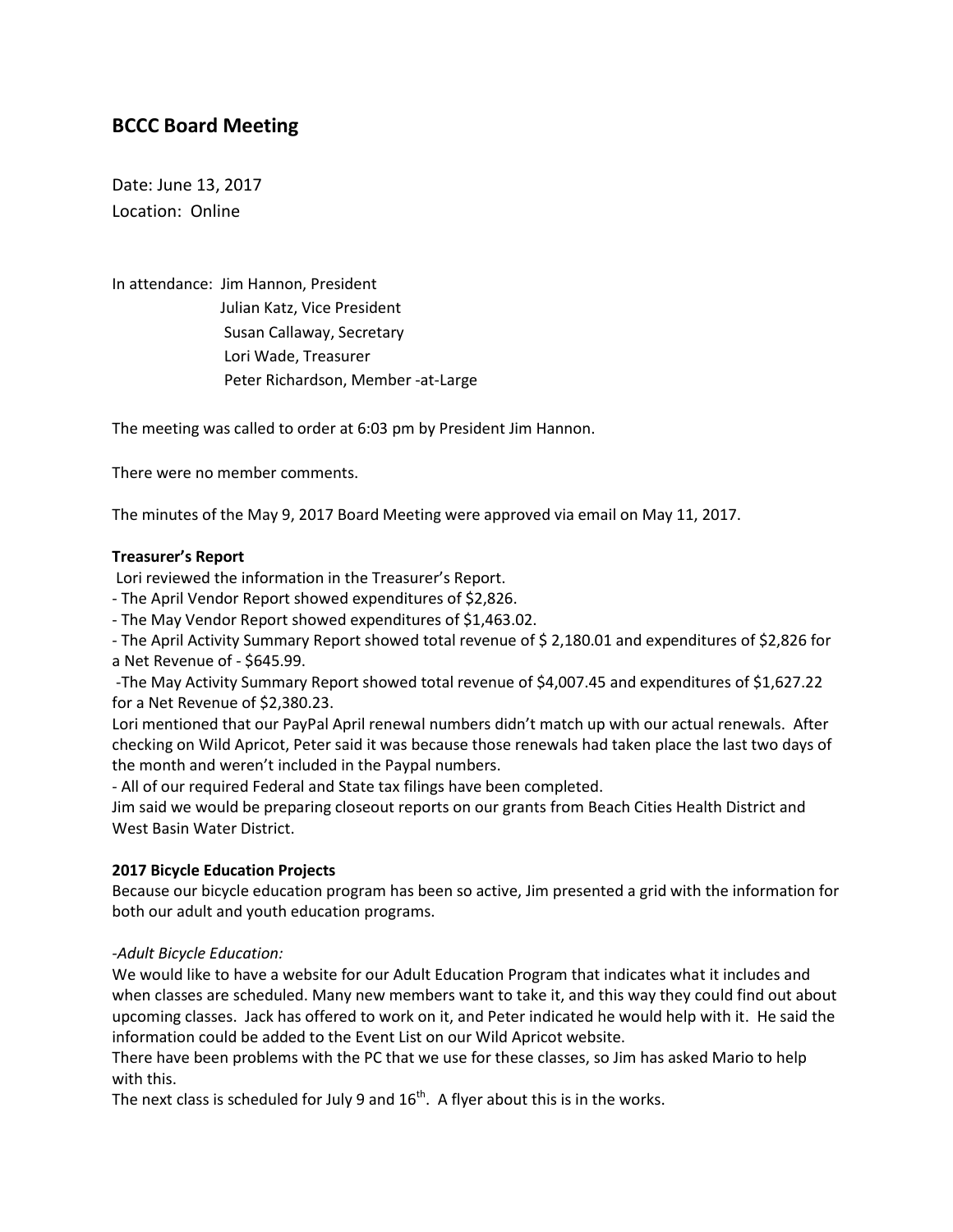#### *-2017 Youth Bicycle Education Program*

Three very successful programs were implemented in May and June. The first was held on May 13th at the 186<sup>th</sup> Street School in Gardena. The next one was at Alta Vista Elementary for grades 3-6 on School on May 26<sup>th</sup>. Jim said that Hawk and Steve will be returning there to present the information for K-2 students. The third program was presented at Parras Middle School on June 12<sup>th</sup>. A father of one of the students owns Velofix Mobile Bike Repair. He offered to help out with bike checks during the program and found that 10% of the students' bikes had safety issues.

The schedule shows 5 additional classes that will be held at Redondo Beach Schools during the 2017-18 school year.

#### *-City of Hermosa Beach:*

The first part of the lunch-time bike safety class has been completed. There were about 30 participants. The date for the second part of the training has not been scheduled. This will involve on- the- bike training with the electric bikes that the city has purchased for the employees to use. Jim hopes to add more instructors so the training can be done in groups of 3.

#### *-Redondo Beach Bicycle Diversion Program:*

There was a meeting on April 11 with the RBPD. They are still interested and things are progressing.

#### **Sponsors and Grants**

Jim reviewed our sponsorship and grant activity.

Two of our grants need to be closed out and then we will apply for the next cycle of grant funding. The \$6,000 grant from West Basin Water District was spent on our Youth Bicycle Education Program. The \$5,000 grant from Beach Cities Health District was spent on equipment for our bike corral. Jim and Lori will complete these reports.

Jim's chart showed that we have received a total of \$23,530.01 from our sponsors, grants and donations. We have received donations from 2 schools where we presented programs, and Jim anticipates donations from Alta Vista Elementary and Parras Middle School. In addition, we should be receiving a donation from Redondo Beach Police Department to support our Youth Bicycle Education Program. This might be used to provide bike lights for children who need them. The Adult Education Program we are conducting for the city of Hermosa Beach employees will probably result in a payment of \$1500. Also, the Redondo Beach Leadership Team has contacted Jim about a possible project in memory of the student who was killed in a crash. He has suggested a trailer that could be used to transport the equipment we use for our Youth Education Programs.

#### **Ride Leader Program**

The crash report was presented and discussed. Jim said that Ron Pickering, who suffered a broken collarbone in an accident last month, has indicated that he will be using the club insurance to cover his deductible. Jim said that he had talked to Don Young who was in an accident last weekend, and he is doing okay. The driver said he did not see the cyclist. Mike Mosig was also involved in this accident but he was not injured.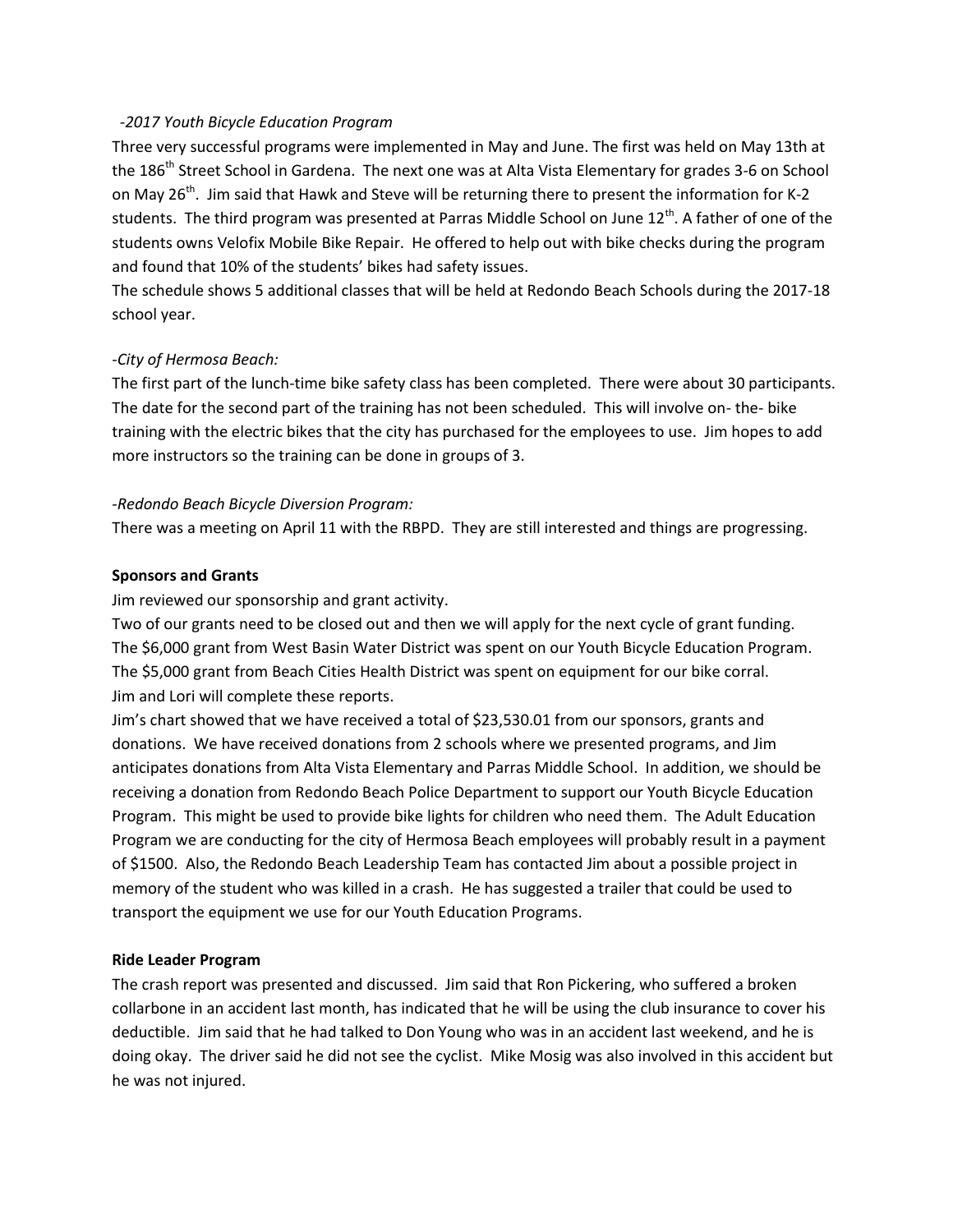#### **SBBC & BCC Club Relationship**

Jim suggested that we prepare a presentation for the Annual Meeting on the pros and cons of this proposed merger. Members could then vote Aye or Nay in August or September. Jim anticipates a 6-12 month transition period if the merger is approved.

#### **On-Line Storage Options**

There are still problems with our online storage even though Jim has deleted quite a few items. He is going to get Mario to help him with this issue.

# **Membership/Website Upgrade Project**

Peter has trained Debbie Hannon on the membership database system that is part of Wild Apricot. As of May  $25<sup>th</sup>$ , Debbie is now in charge of it.

#### **Bike Corral Status**

Jim reported that our first two bike corrals went well as we transition to having David Hue as the Bike Corral Manager. Our equipment was rented for one small event (\$120), and then David oversaw the Fiesta Hermosa Bike Corral. We parked more bikes than ever this year (3,876) and took in \$1,543.35 in tips. We have 5 more bike corral rentals scheduled for this year.

#### **2017 Garments Garment Status**

Peter reported that the new kits should be arriving soon. Our inventory hasn't changed much. Peter reported that we have not been happy with Stage One because of the lag time between order and delivery, plus the fact that the delivery is often considerably later than originally scheduled. He has been contacted by another company who would like our business. One of the advantages of this company is that there are no minimum order requirements. Peter has been working with them on a design and he is going to order a kit for himself to see how he and others like it.

#### **2017 Pay Instructor Policy**

Jim reported that the new SCI policy has been released but updates to the LCI payment policy have not been made yet.

#### **2017 Election Announcement**

Jim presented a proposal for an updated election process as well as the statements of those who are running for office. Now that we have an up-to-date database of members on Wild Apricot, he felt it is not necessary to have a committee to confirm eligibility. Sondra Segall has offered to oversee the election process, which she has done for the last two elections. Peter will give her access to the database and then she can prepare and send out the ballots to the members. Jim made a motion to change the oversight process and it passed unanimously. The upcoming elections will be announced in the newsletter.

#### **Membership Report**

Membership was 862 and is now 879, with 380 active members.